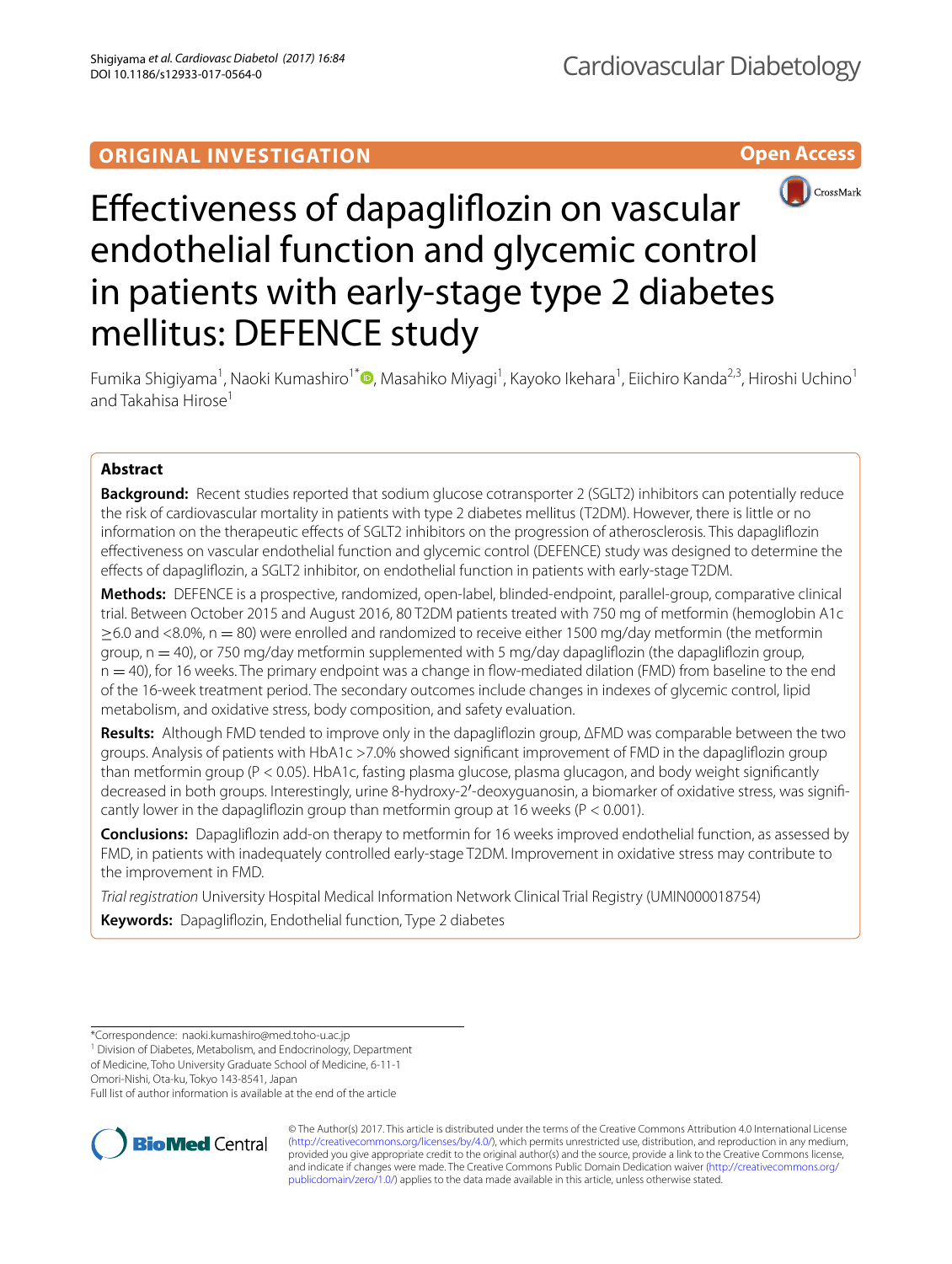# **Background**

Type 2 diabetes mellitus (T2DM) is a major risk factor for the progression of atherosclerosis and development of cardiovascular diseases  $[1, 2]$  $[1, 2]$  $[1, 2]$  $[1, 2]$ . It is reported that the prevalence of coronary heart disease is two to fourfolds higher in T2DM patients compared to non-diabetes patients  $[3]$  $[3]$  $[3]$ . The risk of cardiovascular diseases progressively increases at the stage of impaired glucose tolerance and/or post-prandial hyperglycemia  $[4, 5]$  $[4, 5]$  $[4, 5]$  $[4, 5]$ . The UKPDS study concluded that treatment of T2DM at an early stage signifcantly reduces the incidence of macroangiopathy  $[6]$  $[6]$ . This is conceivable since it is difficult to improve endothelial function after the progression of atherosclerosis. Thus, early screening for atherosclerosis is important in the prevention of future cardiovascular events. The initial stages of atherosclerosis can be detected at present by using various non-invasive devices. Among them, the fow-mediated dilation (FMD) method can measure endothelial function and predict the prognosis of cardiovascular events [[7](#page-11-0)].

Various oral glucose-lowering agents with diferent mechanisms of action are currently available in the market. The American Diabetes Association and the European Association for the Study of Diabetes recommend the use of metformin as the first-line drug  $[8-10]$  $[8-10]$ . Metformin has been reported to prevent cardiovascular events in obese patients [\[8](#page-11-1)]. Inhibitors of sodium glucose cotransporter 2 (SGLT2), a new family of oral glucoselowering agents, prevent a rise in blood glucose level by suppressing renal reabsorption of sodium and glucose, and by enhancing urinary glucose excretion [[11\]](#page-11-3). Dapaglifozin was the frst SGLT2 inhibitor introduced to the world market. SGLT2 inhibitors have additional efects beyond lowering blood glucose, such as helping reduce body weight [[12\]](#page-11-4), lower blood pressure [\[13\]](#page-11-5), and reduce serum triglyceride level [\[14\]](#page-11-6). It has also been reported that SGLT2 inhibitors, through their blood pressure lowering effects, can improve arterial stiffness  $[15]$  $[15]$ . Thus, SGLT2 inhibitors seem to have multiple metabolic and cardiovascular benefts. However, only a few large cardiovascular outcome studies designed to elucidate the effect of SGLT2 inhibitors have been conducted [\[16](#page-11-8), 17. These include a currently ongoing clinical trial on dapaglifozin [Dapaglifozin Efect on CardiovascuLAR Events (DECLARE TIMI-58); NCT01730534]. Recently, the EMPA-REG outcomes trial investigated the efects of empaglifozin, another SGLT2 inhibitor [[17\]](#page-11-9), and reported that empaglifozin signifcantly reduced the all-cause and cardiovascular mortality rates and the rate of hospitalization for heart failure compared to placebo in T2DM patients with high cardiovascular risk [\[17](#page-11-9)]. Similarly, dapaglifozin may lower blood glucose levels and at the same time prevent cardiovascular events. The clinical trial regarding a possible favorable action of dapaglifozin on heart failure, the REFORM study [\[18](#page-11-10)], is ongoing and we should expect for the results. However, there is no information on whether SGLT2 inhibitors can halt the progression of early atherosclerosis as primary prevention.

The present clinical trial [dapagliflozin effectiveness on vascular endothelial function and glycemic control in T2DM (DEFENCE)] is the frst study designed to assess the anti-atherosclerotic efects of dapaglifozin in earlystage T2DM patients, using FMD as a surrogate marker for cardiovascular events. The study also compared the efects of dapaglifozin add-on to those of metformin alone on various metabolic markers.

# **Methods**

#### **Study design**

The DEFENCE study is a prospective, randomized open-label, blinded-endpoint, parallel-group, comparative study, registered with the University Hospital Medical Information Network Clinical Trial Registry (UMIN000018754), a non-proft organization in Japan that meets the requirements of the International Committee of Medical Journal Editors (ICMJE). The study was approved by the Medical Ethics Committee of Toho University (approval #27249) and conducted according to the Declaration of Helsinki and current legal regulations in Japan. The processes of enrollment, randomization, data collection and management were conducted by thirdparty entities to secure non-bias.

# **Study population**

A total of 80 Japanese patients with T2DM who regularly visited the Outpatient Clinics of 15 institutions in Japan (listed under Additional fle [1](#page-10-6)) participated in the study. The inclusion criteria were as follows:  $(1)$  type 2 diabetes patients who have been treated for more than 12 weeks with 750 mg of metformin or one type of oral glucoselowering agent in addition to 750 mg of metformin (in the case of sulfonylurea users, <2 mg of glimepiride or <40 mg of gliclazide were allowed), in addition to diet and exercise; (2) hemoglobin A1c (HbA1c) (National Glycohemoglobin Standardization Program; NGSP) level of ≥6.0 to <8.0%; (3) males and females aged 20–74; (4) patients who could be monitored closely for medication compliance; (5) signing written consent form to participate in the study. The following criteria were used to exclude subjects from the study: (1) patients with type 1 diabetes or secondary diabetes; (2) patients who, within 12 weeks before signing the consent form, had used SGLT2 inhibitors, glucagon-like peptide-1 agonists, or insulin; (3) patients who, within 12 weeks before signing the consent, had used a dose of metformin exceeding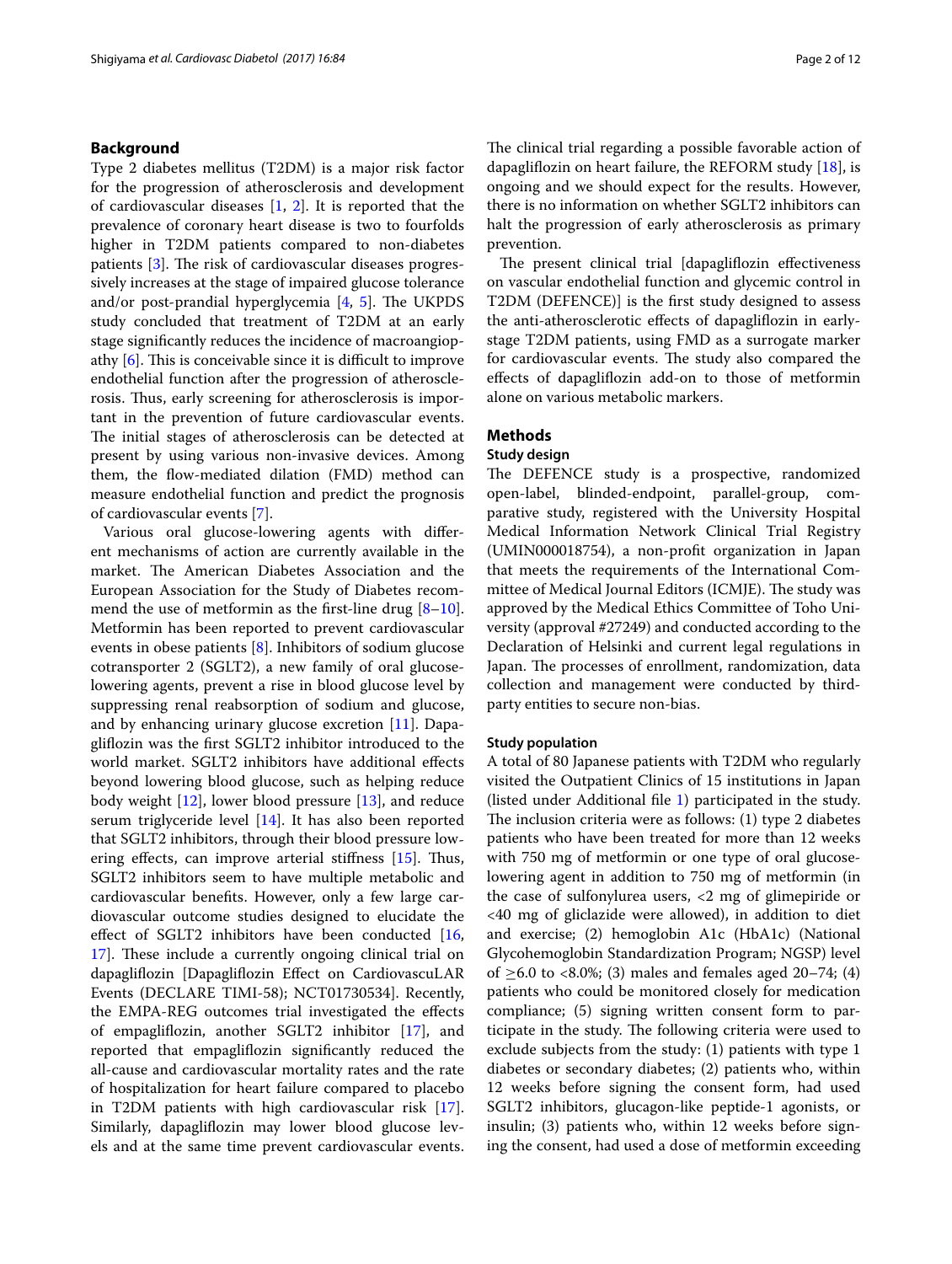750 mg/day; (4) patients who, within 12 weeks before consent, had started taking angiotensin-converting enzyme inhibitor (ACE inhibitor), angiotensin II receptor antagonist (ARB), HMG-CoA reductase inhibitor (statin), or antiplatelet drugs, or had the dose changed (including reduction of the dose); (5) patients with severe infection, were scheduled for surgery, or sufered serious trauma recently; (6) patients with history of myocardial infarction, angina, stroke or cerebral infarction; (7) patients with atrial (chronic) fbrillation, frequent supraventricular or ventricular ectopy; (8) patients with moderate or severe cardiac insufficiency (those with class III or more as classifed by the NYHA/New York Heart Association); (9) patients with ankle brachial pressure index of  $< 0.9$ ; (10) patients with serious liver or renal functional failure [serum creatinine  $\geq$ 1.3 mg/dL or estimated glomerular filtration rate (eGFR) of <45 mL/min/1.73  $m^2$ ]; (11) patients who, within 12 weeks before consent, had unstable blood pressure, or lipid abnormalities; (12) patients dependent on alcohol or illicit drugs; (13) female patients who were pregnant or breastfeeding, possibly pregnant, or planning to become pregnant within the study period; (14) patients with dehydration (abnormal test results of hematocrit and BUN values, and complaint of symptoms of dehydration); (15) patients on diuretics; (16) patients with urinary tract or genital infections within 12 weeks before consent; (17) patients with history of hypersensitivity to the study drugs; (18) patients with severe ketosis, diabetic coma or precoma; (19) patients considered unsuitable subjects by the attending physician; (20) patients with an implanted pacemaker.

#### **Randomization and study intervention**

The eligible subjects were randomly assigned in equal numbers into two groups; the metformin group: the dose of metformin was increased from 750 to 1500 mg/ day, and the dapaglifozin group: 5 mg/day dapaglifozin was added to 750 mg/day metformin. The randomization was achieved by a computer-based dynamic allocation method based on the with/without administration of statins and dipeptidyl peptidase 4 (DPP-4) inhibitors. After enrollment in the study, all patients were prohibited from changing the dose of concomitant drugs or adding any other drugs, such as other glucose-lowering agents, anti-hypertension drugs, lipid-lowering and antiplatelet agents. Baseline measurements of blood and urine variables and FMD were performed during the 4–6 weeks of the screening period. After baseline data collection, the assigned therapies were started. The treatment intervention date was set as the study start date (metformin group: the day of increasing the dose of metformin; dapaglifozin group: the day of addition of dapaglifozin to metformin). The assigned treatment was continued for 16 weeks (duration of the study).

#### **Recorded variables and schedule**

Clinical and biochemical data were collected at baseline and after the 16-week treatment period. The FMD was conducted at Toho University Omori Medical Center. All blood tests were carried out after overnight fast. Measurement of the following parameters was outsourced to the central laboratory (SRL Laboratory, Tokyo, Japan): HbA1c, fasting plasma glucose (FPG), C-peptide, plasma insulin, glucagon, total cholesterol, high-density lipoprotein (HDL) cholesterol, low-density lipoprotein (LDL) cholesterol, triglyceride, adiponectin, apolipoprotein B48 and urinary 8-hydroxy-2′-deoxyguanosin (8-OHdG). The homeostatic model assessment of insulin resistance (HOMA-IR) was calculated from the obtained data. In addition to these parameters, other biochemical safety parameters (e.g. red blood cell count, hematocrit, and uric acid) were measured.

#### **Flow‑mediated dilation**

The FMD was measured using the UNEX EF38G (UNEX Corporation, Nagoya, Japan) by a technologist who was not a participant in the study and was blinded to the study groups. The protocol and methodology have been described in detail previously [\[19](#page-11-11)–[21\]](#page-11-12). Briefly, all measurements were performed under fasting and nonsmoking conditions in the early morning in a temperature-controlled room (25 °C). After resting for at least 15 min, the pressure cuf was placed on the forearm to capture baseline images of the brachial artery using highresolution ultrasound. Then, the cuff was inflated and kept at 50 mmHg above the systolic blood pressure to occlude the brachial artery. The cuff was released 5 min later, and the image of the brachial artery was captured. The diameters of the brachial artery on the pre- and posthyperemia images were used to calculate changes in FMD according to the following formula: [FMD  $%$ ) = (maximum diameter  $-$  diameter at rest)  $\times$  100/diameter at rest].

#### **Study outcome**

The primary study outcome was a change in FMD [ $\Delta FMD$  (=value at week 16 - value at baseline)]. The secondary endpoints included changes in the values of the following items at the end of the 16-week treatment, relative to the baseline: (1) indexes of glycemic control: HbA1c, FPG level, C-peptide, plasma insulin, glucagon and HOMA-IR; (2) indexes of lipid metabolism: total cholesterol, HDL cholesterol, LDL cholesterol and triglyceride; (3) indexes of atherosclerosis and oxidative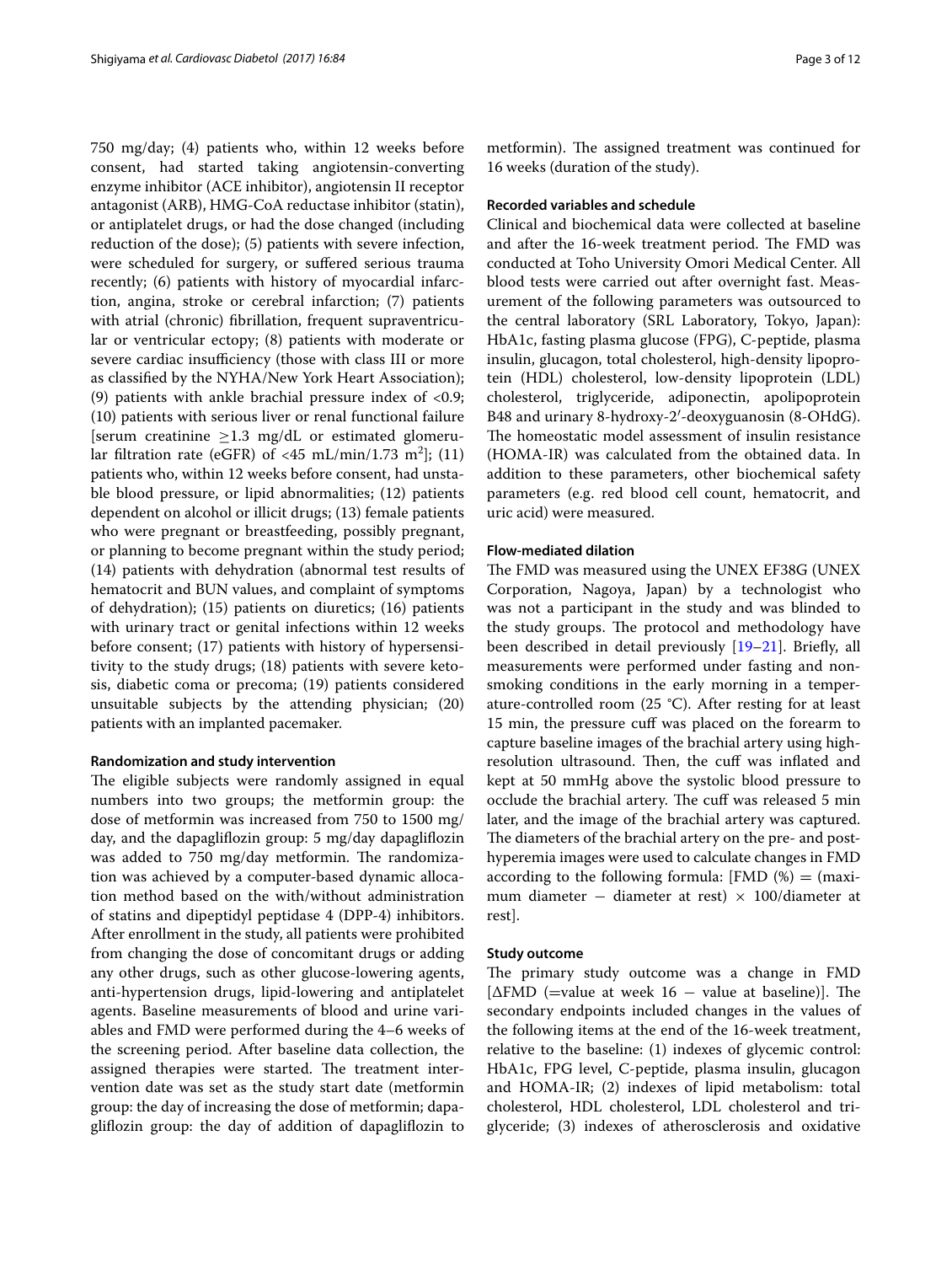stress: adiponectin, apolipoprotein B48, and urinary 8-OHdG.

#### **Safety and evaluation of adverse events**

During the course of the study, the investigators constantly monitored the appearance of any hypoglycemic or hyperglycemic symptoms and signs and all other adverse events (AEs) through regular medical checkups. When AEs occurred, details were reported immediately to the respective institution, the principal investigator and the administration office. All related AEs, not only side efects to the drug, but also abnormal values from the clinical tests, were reported and documented.

## **Sample size and statistical analysis**

Due to the lack of previous reports on ΔFMD with SGLT2 inhibitor therapy, ΔFMD under treatment with DPP-4 inhibitor were used as reference for sample size calculation. It has been reported that 12-week treatment with sitagliptin (DPP-4 inhibitor) produced a mean ∆FMD of 1.69  $\pm$  1.76% ( $\pm$ SD) [[22\]](#page-11-13). Accordingly, we assumed that a similar ∆FMD would be expected after 16-week dapaglifozin therapy. Furthermore, another study reported that 24-week metformin therapy produced ∆FMD of  $0.72 \pm 1.52\%$  [\[23\]](#page-11-14). Accordingly, we assumed that 16-week metformin treatment in this study would produce ∆FMD of 0.5  $\pm$  1.52%. Thus, we assumed that the difference in ∆FMD after 16-week treatment between the two groups would be 1.19%. Based on these assumptions, the number of cases required to detect a signifcant diference in ∆FMD between the two groups under the conditions of two-sided *P* value of 5% and power of 85%, was 36 patients per group; with a total sample size of 72. Assuming a dropout rate of 10%, the target number of patients was therefore set to 40 cases per group, with a total of 80 cases.

Analyses of the primary and secondary endpoints were performed on the full analysis set (FAS). FAS includes subjects who were enrolled in this study and assigned to a study treatment, however, research subjects with a signifcant study protocol violation were excluded. Safety analysis with AE was performed on the treated set. Every subgroup analysis plan was pre-specifed before the statistical analysis plan was determined.

The reported values were expressed as mean  $\pm$  SD unless otherwise mentioned in the text. Statistical analyses were conducted with two-sided *P* value set at 5%. Summary statistics were executed for background data. The Fisher's exact test was applied for nominal variables, and the Student's *t* test was applied for continuous variables for comparisons between groups. The analysis plan resembled that applied in a previous study published by our group [[21\]](#page-11-12). Briefy, for the primary endpoint, i.e., ∆FMD after 16-week treatment, we compared the fxed efects of the groups using analysis of covariance and covariates of the allocation adjustment factors (statin use and DPP-4i use). Analyses of the secondary endpoints were performed using Student's *t* test for comparisons of two groups. Regarding safety information, a list of all AEs was prepared for each group and compared using Fisher's exact test. All statistical analyses were performed by the administrative office of the DEFENCE study, with supervision by an independent statistician, using SAS software version 9.3 (SAS Institute Inc., Cary, NC).

#### **Human rights and ethical principles of study subjects**

The study protocol complied with the "World Medical Association Declaration of Helsinki" (2013 revision), and "Ethical Guidelines for Medical and Health Research Involving Human Subjects" (December 22, 2014, Ministry of Education, Culture, Sports, Science and Technology/Ministry of Health, Labor and Welfare), and all other relevant laws and regulations.

#### **Results**

#### **Clinical characteristics of the two groups**

A total of 80 patients were enrolled in this study between October 2015 and August 2016. They were randomized into the metformin group and the dapaglifozin group. Of the total, 74 patients completed the study and the FAS population included each 37 patients in the metformin group and dapaglifozin group, respectively (Fig. [1](#page-4-0)). Table [1](#page-5-0) shows the baseline clinical characteristics of the patients. There were no significant differences in all the clinical characteristics between both groups. Notably, the mean duration of T2DM was around 6 years and the mean HbA1c was lower than 7% in both groups. Table [1](#page-5-0) shows that only a small number of the study patients had diabetic or macrovascular complications.

#### **Endothelial function after 16 weeks of treatment**

The primary endpoint of this study was the  $\Delta FMD$  after 16 weeks of treatment. Table [2](#page-6-0) shows the FMD values at baseline, week 16 and the ΔFMD values. Although FMD tended to improve in the dapaglifiozin group ( $P = 0.06$ ), ΔFMD was comparable between the two groups in the FAS population (Table [2;](#page-6-0) Fig. [2](#page-6-1)a). Interestingly, however, subgroup analyses of patients with HbA1c  $\geq$ 7.0% for ΔFMD showed that FMD improved signifcantly in the dapaglifozin group compared with the metformin group ( $P < 0.05$ , Table [2](#page-6-1); Fig. 2b). The result of covariance analysis for ΔFMD after adding the baseline FMD also showed the signifcant diference between the two groups  $(P < 0.05)$ .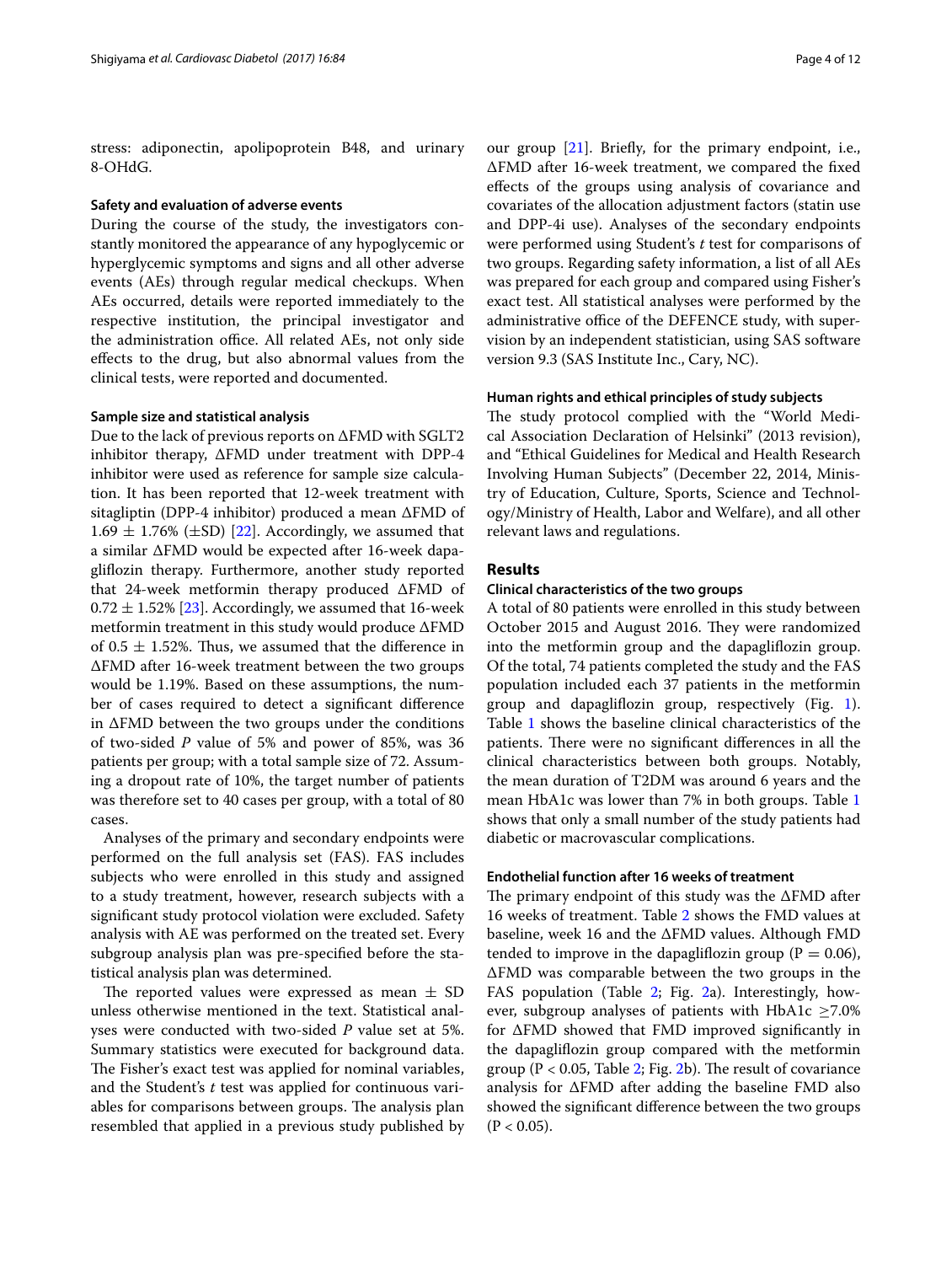

# <span id="page-4-0"></span>**Comparable changes in glycemic control between the two groups**

HbA1c and fasting plasma glucose improved signifcantly from baseline to 16-weeks in both groups (Table [3](#page-6-2)). Fasting plasma insulin decreased signifcantly only in the dapaglifozin group, while plasma glucagon level decreased in both groups. HOMA-IR, which is recognized as an index of insulin resistance, decreased signifcantly in both groups.

# **Changes in clinical parameters of atherosclerosis and oxidative stress**

Body weight and BMI decreased signifcantly in the dapaglifozin group compared with the metformin group  $(-1.9 \pm 1.5 \text{ vs. } -0.6 \pm 1.3 \text{ kg}; \text{ P} < 0.001,$  $-0.7 \pm 0.6$  vs.  $-0.2 \pm 0.5$  kg/m<sup>2</sup>; P < 0.001, respectively, Additional fle [1:](#page-10-6) Table S1). With regard to lipid metabolism, total cholesterol and non-HDL cholesterol decreased signifcantly only in the metformin group, HDL cholesterol increased signifcantly only in the dapaglifozin group, LDL cholesterol increased signifcantly in both groups (Table [4\)](#page-7-0). Triglyceride did not change in both groups. No signifcant changes were observed in serum adiponectin and apolipoprotein B48 in both groups. Compared to the metformin group, urine 8-OHdG/creatinine, a marker of oxidative stress, decreased signifcantly in the dapaglifozin group (Table [4](#page-7-0)).

## **Metabolic and hemodynamic changes**

Signifcant increases in red blood cell count, hemoglobin, and hematocrit were noted in the dapaglifozin group (Table [5](#page-8-0)). In contrast to the above dynamic changes, white blood cell count remained unchanged, and platelet count decreased slightly in the dapaglifozin group and increased in the metformin group. Plasma uric acid decreased in the dapaglifozin group and was signifcantly different between the two groups ( $P < 0.001$ , Table [5](#page-8-0)). Analysis of data of patients with HbA1c  $\geq$ 7.0% showed signifcant increases in red blood cell count, hemoglobin, and hematocrit and decrease in plasma uric acid in the dapaglifozin group (Table [6](#page-8-1)). Systolic and diastolic blood pressure were comparable between the two groups (Table [4\)](#page-7-0).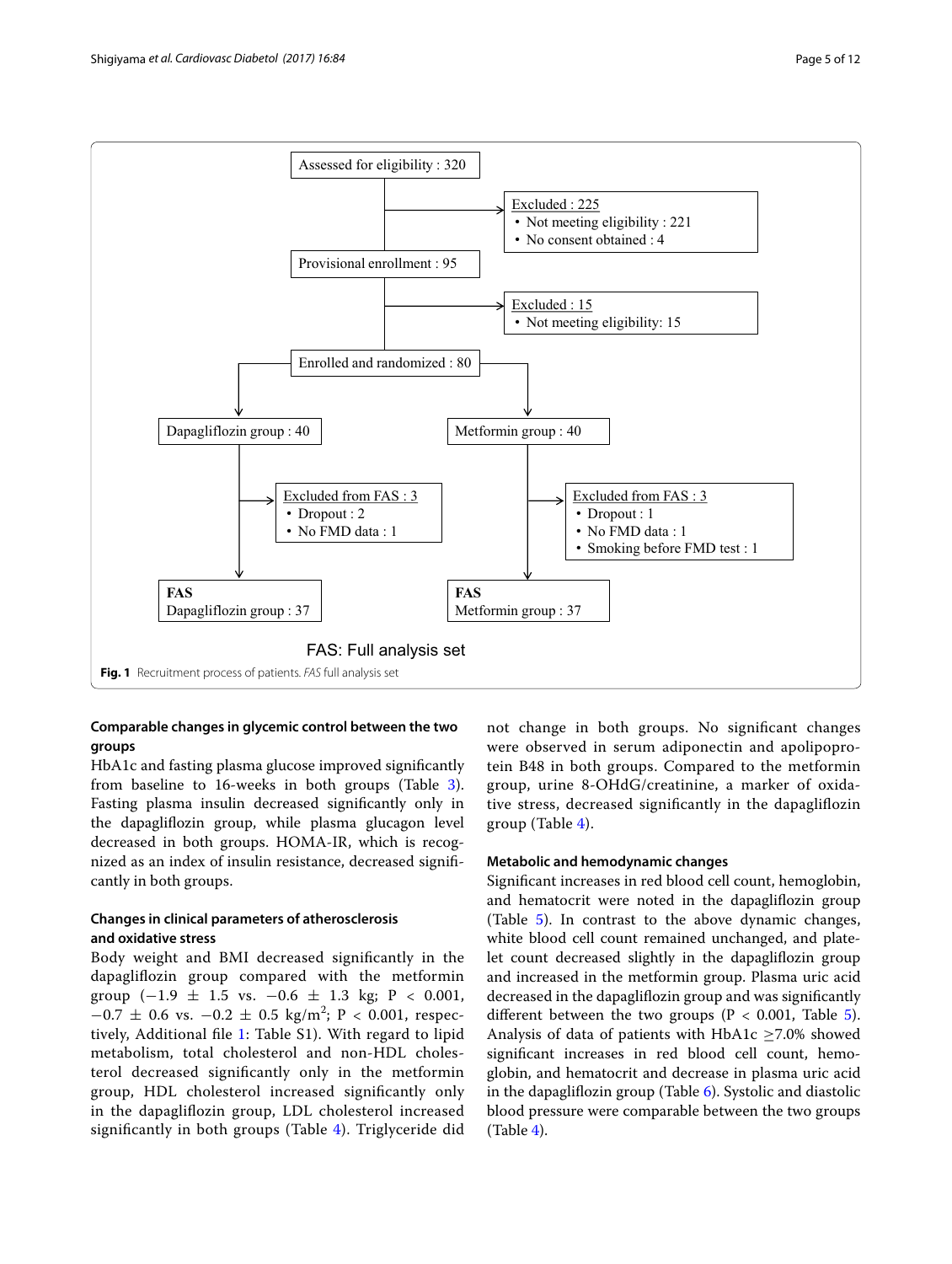# <span id="page-5-0"></span>**Table 1 Patients' characteristics**

| <b>Characteristics</b>                   | Dapagliflozin<br>group | Metformin<br>group    | P value |
|------------------------------------------|------------------------|-----------------------|---------|
| Sex (male/female)                        | 25 (67.6)/12 (32.4)    | 22 (59.5)/15 (40.5)   | 0.63    |
| Age (years)                              | $57.9 \pm 8.3$ (37)    | $59.4 \pm 10.1$ (37)  | 0.51    |
| Duration of diabetes<br>(years)          | $5.4 \pm 4.4$ (37)     | $6.3 \pm 4.2$ (37)    | 0.40    |
| BMI ( $kg/m2$ )                          | $26.8 \pm 4.6$ (37)    | $26.3 \pm 3.5$ (37)   | 0.60    |
| Current smoking                          | 10 (27.0)              | 6(16.2)               | 0.50    |
| Current alcohol                          | 14 (37.8)              | 12 (32.4)             | 0.81    |
| Diabetic retinopathy                     | 6(16.2)                | 2(5.4)                | 0.26    |
| Simple retinopathy                       | 4(10.8)                | 0(0.0)                | 0.09    |
| Preproliferative<br>retinopathy          | 1(2.7)                 | 0(0.0)                |         |
| Proliferative retin-<br>opathy           | 1(2.7)                 | 2(5.4)                |         |
| Diabetic nephropa-<br>thy                | 10(27.0)               | 13 (35.1)             | 0.62    |
| <b>UACR</b><br>30-299 mg/g<br>creatinine | 9(24.3)                | 13 (35.1)             | 0.45    |
| $UACR \geq 300$ mg/g<br>creatinine       | 1(2.7)                 | 0(0.0)                |         |
| Diabetic neuropathy                      | 6(16.2)                | 6(16.2)               | 1.00    |
| Polyneuropathy                           | 3(8.1)                 | 0(0.0)                | 0.13    |
| Mononeuropathy                           | 1(2.7)                 | 5(13.5)               |         |
| Unknown                                  | 2(5.4)                 | 1(2.7)                |         |
| Macrovascular<br>complications           | 1(2.7)                 | 1(2.7)                | 1.00    |
| Cerebrovascular<br>disease               | 0(0.0)                 | 0(0.0)                |         |
| Coronary disease                         | 0(0.0)                 | 0(0.0)                |         |
| Peripheral arterial<br>disease           | 1(2.7)                 | 1(2.7)                | 1.00    |
| Other complications                      | 34 (91.9)              | 32 (86.5)             | 0.71    |
| Renal disease                            | 1(2.7)                 | 0(0.0)                | 1.00    |
| Liver disease                            | 4(10.8)                | 3(8.1)                | 1.00    |
| Hypertension                             | 15 (40.5)              | 14(37.8)              | 1.00    |
| Hyperlipidemia                           | 25 (67.6)              | 23 (62.2)             | 0.81    |
| HbA1c (NGSP%)                            | $6.8 \pm 0.5$ (37)     | $6.9 \pm 0.5$ (37)    | 0.39    |
| HbA1c (mmol/mol)                         | $50.3 \pm 5.5$ (37)    | $51.4 \pm 5.7$ (37)   | 0.39    |
| Fasting plasma<br>glucose (mg/dL)        | $133.5 \pm 27.1$ (37)  | $139.6 \pm 20.2$ (37) | 0.28    |
| C-peptide (ng/mL)                        | $2.1 \pm 0.8$ (37)     | $2.3 \pm 1.1$ (37)    | 0.34    |
| Insulin (µlU/mL)                         | $8.9 \pm 5.5$ (37)     | $10.3 \pm 7.5$ (37)   | 0.38    |
| Glucagon (pg/mL)                         | $164.6 \pm 33.5$ (37)  | $171.6 \pm 42.4(37)$  | 0.43    |
| Systolic blood pres-<br>sure (mmHq)      | $129.2 \pm 13.7(37)$   | $130.0 \pm 12.4(37)$  | 0.78    |
| Diastolic blood pres-<br>sure (mmHq)     | $81.8 \pm 9.6$ (37)    | 79.9 ± 8.5 (37)       | 0.36    |
| Total cholesterol<br>(mq/dL)             | $201.8 \pm 33.1$ (35)  | $194.1 \pm 31.9(35)$  | 0.33    |
| HDL cholesterol<br>(mg/dL)               | $50.9 \pm 9.0$ (35)    | $53.4 \pm 15.4$ (35)  | 0.42    |
| LDL cholesterol<br>(mq/dL)               | $109.6 \pm 33.2(35)$   | $96.1 \pm 25.0$ (35)  | 0.06    |

| <b>Characteristics</b>                   | Dapagliflozin<br>group | <b>Metformin</b><br>group | P value                  |
|------------------------------------------|------------------------|---------------------------|--------------------------|
| Triglyceride (mg/dL)                     | $142.8 \pm 53.1$ (37)  | $145.2 \pm 69.0$ (37)     | 0.87                     |
| Serum creatinine<br>(mg/dL)              | $0.7 \pm 0.1$ (37)     | $0.7 \pm 0.2$ (37)        | 0.72                     |
| Uric acid (mg/dL)                        | $5.6 \pm 1.1$ (37)     | $5.8 \pm 1.2$ (37)        | 0.41                     |
| Anti-diabetic drugs                      | 37 (100.0)             | 37 (100.0)                |                          |
| Biguanides                               | 37 (100.0)             | 37 (100.0)                |                          |
| DPP-4 inhibitors                         | 6(16.2)                | 7(18.9)                   | 1.00                     |
| Sulfonylureas                            | 2(5.4)                 | 4(10.8)                   | 0.67                     |
| a-Glucosidase<br>inhibitors              | 2(5.4)                 | 1(2.7)                    | 1.00                     |
| Glinides                                 | 2(5.4)                 | 4(10.8)                   | 0.67                     |
| Thiazolidinediones                       | 0(0.0)                 | 0(0.0)                    | $\overline{\phantom{0}}$ |
| Antihypertensive<br>drugs                | 11 (29.7)              | 14 (37.8)                 | 0.62                     |
| Diuretic drugs                           | 0(0.0)                 | 1(2.7)                    | 1.00                     |
| Calcium channel<br>blockers              | 6(16.2)                | 10(27.0)                  | 0.40                     |
| <b>ACE</b> inhibitors                    | 4(10.8)                | 0(0.0)                    | 0.11                     |
| Angiotensin II<br>receptor block-<br>ers | 6(16.2)                | 11 (29.7)                 | 0.27                     |
| Direct renin inhibi-<br>tors             | 0(0.0)                 | 0(0.0)                    |                          |
| β-Blockers                               | 1(2.7)                 | 0(0.0)                    | 1.00                     |
| a-Blockers                               | 1(2.7)                 | 0(0.0)                    | 1.00                     |
| Lipid-lowering<br>agents                 | 23 (62.2)              | 21 (56.8)                 | 0.81                     |
| <b>Statins</b>                           | 14 (37.8)              | 15(40.5)                  | 1.00                     |
| <b>Fibrates</b>                          | 7(18.9)                | 5(13.5)                   | 0.75                     |
| Ezetimibe                                | 2(5.4)                 | 1(2.7)                    | 1.00                     |
| Probucol                                 | 1(2.7)                 | 0(0.0)                    | 1.00                     |
| EPAs                                     | 3(8.1)                 | 3(8.1)                    | 1.00                     |
| Resins                                   | 0(0.0)                 | 0(0.0)                    | $\overline{a}$           |
| Antithrombotic<br>agents                 | 1(2.7)                 | 1(2.7)                    | 1.00                     |
| Antiplatelet agents                      | 1(2.7)                 | 1(2.7)                    | 1.00                     |
| Anticoagulants                           | 0(0.0)                 | 0(0.0)                    |                          |

Data are number (%), mean  $\pm$  standard deviation (n), or median [first quartile, third quartile] (*n*). *P* values by the *t* test or Wilcoxon rank sum test for continuous data, and by Fisher exact test for categorical data

*BMI* body mass index, *UACR* urinary albumin-to-creatinine ratio, *HbA1c* hemoglobin A1c, *NGSP* national glycohemoglobin standardization program, *HDL* high-*density* lipoprotein, *LDL* low-*density* lipoprotein, *DPP-4* dipeptidyl peptidase-4, *ACE* angiotensin-converting enzyme, *EPA* eicosapentaenoic acid

# **Adverse events**

Table [7](#page-9-0) lists the reported/observed AEs during the study. The recorded AEs were six for the dapagliflozin group and nine for the metformin group. There was no significant diference in the incidence of AEs between the two groups.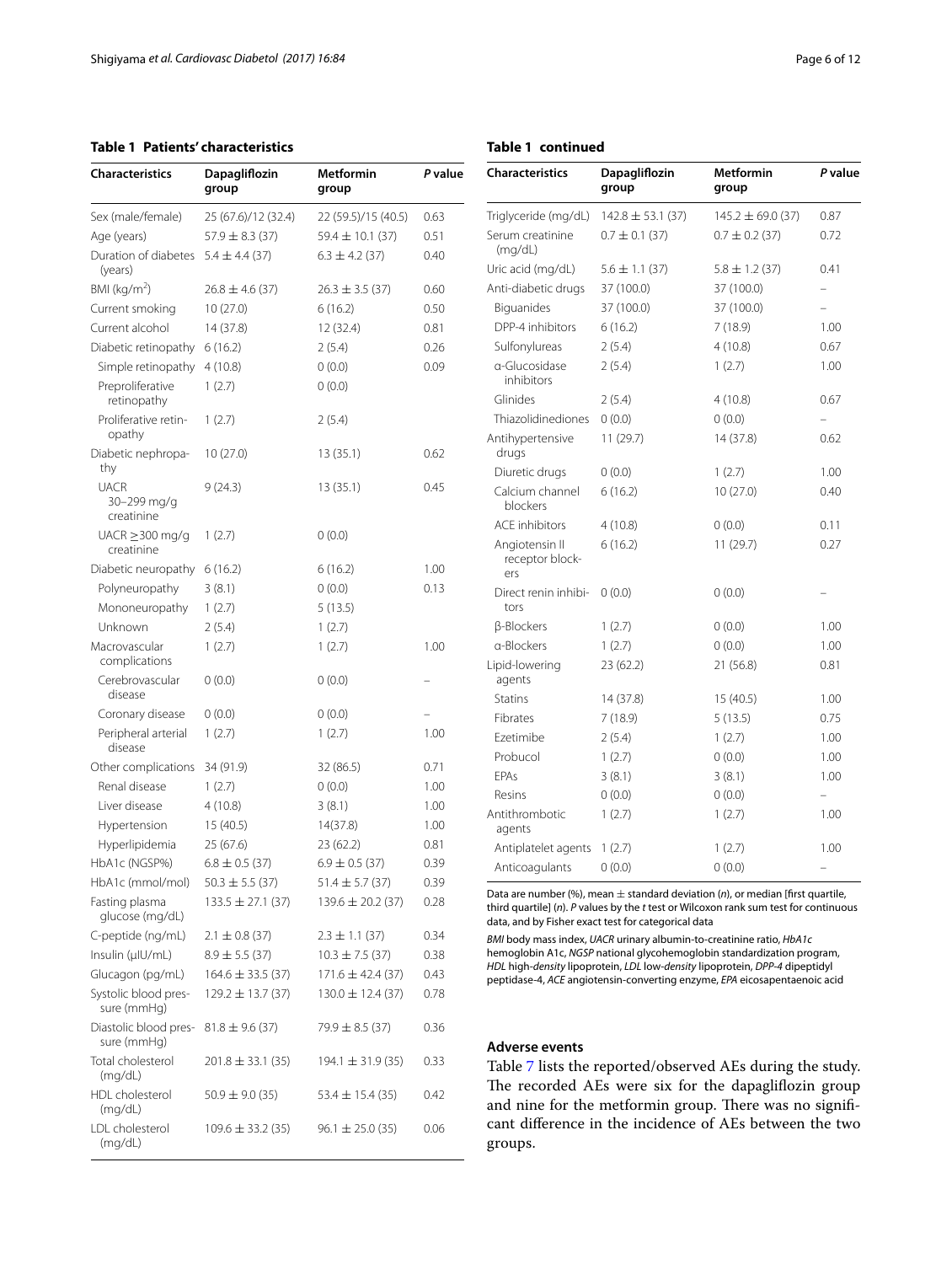# <span id="page-6-0"></span>**Table 2 ΔFMD**

|                           | Dapagliflozin<br>group                       | <b>Metformin</b><br>group | P value |
|---------------------------|----------------------------------------------|---------------------------|---------|
| FMD (%)                   |                                              |                           |         |
| FAS population            |                                              |                           |         |
| <b>Baseline</b>           | $4.80 \pm 1.86(37)$                          | $5.37 \pm 2.95(37)$       | 0.33    |
| Week 16                   | $5.66 \pm 2.12(37)$                          | $5.18 \pm 2.09$ (37)      | 0.33    |
| Change                    | $0.85 \pm 2.71(37)$                          | $-0.19 \pm 2.51(37)$      | 0.09    |
| $P$ value within<br>group | 0.06                                         | 0.65                      |         |
|                           | Subpopulation: HbA1c at baseline <7.0%       |                           |         |
| <b>Baseline</b>           | $4.72 \pm 1.88$ (24)                         | $4.88 \pm 2.76$ (20)      | 0.83    |
| Week 16                   | $5.47 \pm 2.42$ (24)                         | $5.33 \pm 2.23$ (20)      | 0.85    |
| Change                    | $0.75 \pm 2.82$ (24)                         | $0.45 \pm 2.48$ (20)      | 0.71    |
| $P$ value within<br>group | 0.21                                         | 0.43                      |         |
|                           | Subpopulation: HbA1c at baseline $\geq$ 7.0% |                           |         |
| <b>Baseline</b>           | $4.95 \pm 1.91(13)$                          | $5.94 \pm 3.14(17)$       | 0.30    |
| Week 16                   | $6.01 \pm 1.43(13)$                          | $5.01 \pm 1.96(17)$       | 0.12    |
| Change                    | $1.05 \pm 2.59(13)$                          | $-0.94 \pm 2.39(17)$      | 0.041   |
| $P$ value within<br>group | 0.17                                         | 0.13                      |         |

Data are mean ± standard deviation (*n*). *P* values show results of comparisons between groups by *t* test. *P* values within groups are results of paired *t* test *FAS* full analysis set. See Table [1](#page-5-0) for other abbreviations



# <span id="page-6-1"></span>**Discussion**

Dapaglifozin is a relatively new oral glucose-lowering agent, and the DEFENCE study was designed to dissect the efects of dapaglifozin on endothelial function in T2DM patients with no history of cardiovascular diseases.

# <span id="page-6-2"></span>**Table 3 Changes in parameters of glycemic control**

| <b>Parameters</b>              | Dapagliflozin<br>group | <b>Metformin</b><br>group | P value |
|--------------------------------|------------------------|---------------------------|---------|
| HbA1c (%)                      |                        |                           |         |
| Baseline                       | $6.8 \pm 0.5$ (37)     | $6.9 \pm 0.5$ (37)        | 0.39    |
| Week 16                        | $6.5 \pm 0.5$ (37)     | $6.5 \pm 0.6$ (37)        | 0.76    |
| Change                         | $-0.2 \pm 0.4$ (37)    | $-0.4 \pm 0.3$ (37)       | 0.09    |
| P value within<br>group        | 0.001                  | < 0.001                   |         |
| HbA1c (mmol/mol)               |                        |                           |         |
| Baseline                       | $50.3 \pm 5.5$ (37)    | $51.4 \pm 5.7$ (37)       | 0.39    |
| Week 16                        | $48.0 \pm 5.4$ (37)    | $47.5 \pm 6.2$ (37)       | 0.76    |
| Change                         | $-2.4 \pm 4.2$ (37)    | $-3.9 \pm 3.5$ (37)       | 0.09    |
| P value within<br>group        | 0.001                  | < 0.001                   |         |
| Fasting plasma glucose (mg/dL) |                        |                           |         |
| Baseline                       | $133.5 \pm 27.1$ (37)  | $139.6 \pm 20.2$ (37)     | 0.28    |
| Week 16                        | $122.5 \pm 19.5$ (37)  | $125.2 \pm 20.0$ (37)     | 0.56    |
| Change                         | $-11.0 \pm 20.2$ (37)  | $-14.4 \pm 16.9$ (37)     | 0.44    |
| P value within<br>group        | 0.002                  | < 0.001                   |         |
| C-peptide (ng/mL)              |                        |                           |         |
| Baseline                       | $2.1 \pm 0.8$ (37)     | $2.3 \pm 1.1$ (37)        | 0.34    |
| Week 16                        | $2.0 \pm 0.8$ (37)     | $2.1 \pm 1.0$ (37)        | 0.65    |
| Change                         | $-0.1 \pm 0.5$ (37)    | $-0.2 \pm 0.5$ (37)       | 0.29    |
| P value within<br>group        | 0.27                   | 0.007                     |         |
| Insulin (µ U/mL)               |                        |                           |         |
| Baseline                       | $8.9 \pm 5.5$ (37)     | $10.3 \pm 7.5$ (37)       | 0.38    |
| Week 16                        | $7.3 \pm 4.4$ (37)     | $9.2 \pm 7.4(37)$         | 0.20    |
| Change                         | $-1.6 \pm 3.7$ (37)    | $-1.1 \pm 3.8$ (37)       | 0.58    |
| $P$ value within<br>group      | 0.012                  | 0.08                      |         |
| Glucagon (pg/mL)               |                        |                           |         |
| Baseline                       | $164.6 \pm 33.5(37)$   | $171.6 \pm 42.4(37)$      | 0.43    |
| Week 16                        | $152.9 \pm 24.5(37)$   | $159.3 \pm 36.8$ (37)     | 0.39    |
| Change                         | $-11.7 \pm 31.2(37)$   | $-12.3 \pm 31.6$ (37)     | 0.93    |
| $P$ value within<br>group      | 0.029                  | 0.023                     |         |
| <b>HOMA-IR</b>                 |                        |                           |         |
| <b>Baseline</b>                | $3.1 \pm 2.4$ (37)     | $3.7 \pm 3.2$ (37)        | 0.34    |
| Week 16                        | $2.3 \pm 1.5$ (37)     | $3.0 \pm 3.0$ (37)        | 0.16    |
| Change                         | $-0.8 \pm 1.9$ (37)    | $-0.7 \pm 1.5$ (37)       | 0.73    |
| P value within<br>group        | 0.010                  | 0.009                     |         |

Data are presented as mean ± standard deviation (*n*). *P* values show results for comparisons between groups by *t* test. *P* values within groups are results of paired *t* test

*HOMA-IR* homeostatic model assessment of insulin resistance. See Table [1](#page-5-0) for other abbreviations

Several studies have already reported that the addition of dapaglifozin as monotherapy [[24](#page-11-15)] or as an add-on to insulin [\[24,](#page-11-15) [25](#page-11-16)] was safe and efective in patients with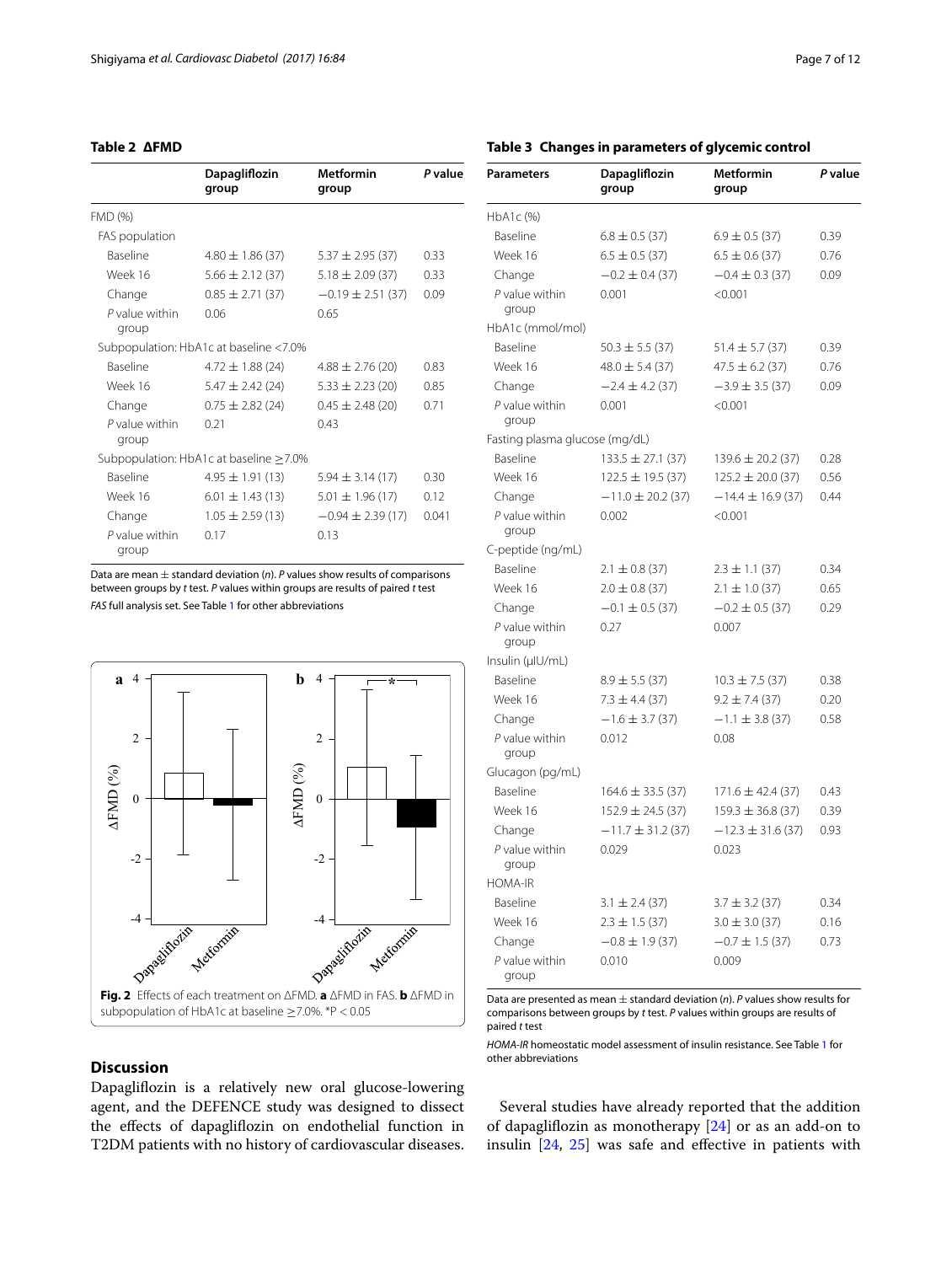| Parameters                  | Dapagliflozin<br>group                | Metformin<br>group    | P<br>value |
|-----------------------------|---------------------------------------|-----------------------|------------|
| Total cholesterol (mg/dL)   |                                       |                       |            |
| Baseline                    | $201.8 \pm 33.1$ (35)                 | $194.1 \pm 31.9(34)$  | 0.33       |
| Week 16                     | $205.3 \pm 36.0(37)$                  | $182.2 \pm 24.8$ (37) | 0.002      |
| Percentage<br>change (%)    | $2.2 \pm 13.4$ (35)                   | $-5.4 \pm 9.3$ (34)   | 0.008      |
| P value within<br>group     | 0.35                                  | 0.002                 |            |
| HDL cholesterol (mg/dL)     |                                       |                       |            |
| <b>Baseline</b>             | $50.9 \pm 9.0$ (35)                   | $53.4 \pm 15.4$ (34)  | 0.42       |
| Week 16                     | 55.1 $\pm$ 9.4 (37)                   | $54.7 \pm 15.2$ (37)  | 0.90       |
| Percentage<br>change (%)    | $8.1 \pm 13.4$ (35)                   | $3.4 \pm 15.3$ (34)   | 0.18       |
| P value within<br>group     | 0.001                                 | 0.20                  |            |
| LDL cholesterol (mg/dL)     |                                       |                       |            |
| Baseline                    | $109.6 \pm 33.2(35)$                  | $96.1 \pm 25.0$ (34)  | 0.06       |
| Week 16                     | $124.0 \pm 33.6(37)$                  | $102.7 \pm 26.0$ (37) | 0.003      |
| Percentage<br>change (%)    | $19.1 \pm 28.0$ (35)                  | $9.7 \pm 22.2$ (34)   | 0.13       |
| P value within<br>group     | < 0.001                               | 0.016                 |            |
| Non-HDL cholesterol (mg/dL) |                                       |                       |            |
| Baseline                    | $150.9 \pm 32.8$ (35)                 | $140.7 \pm 35.2$ (34) | 0.22       |
| Week 16                     | $150.2 \pm 33.1(37)$                  | $127.4 \pm 24.7$ (37) | 0.001      |
| Percent change<br>(% )      | $0.9 \pm 17.0$ (35)                   | $-7.7 \pm 12.1$ (34)  | 0.018      |
| P value within<br>group     | 0.74                                  | < 0.001               |            |
| Triglyceride (mg/dL)        |                                       |                       |            |
| Baseline                    | $142.8 \pm 53.1$ (37)                 | $145.2 \pm 69.0$ (37) | 0.87       |
| Week 16                     | $155.9 \pm 81.1$ (37)                 | $136.2 \pm 62.6(37)$  | 0.25       |
| Percentage<br>change (%)    | $11.3 \pm 40.8$ (37)                  | $4.2 \pm 53.4$ (37)   | 0.53       |
| P value within<br>group     | 0.10                                  | 0.63                  |            |
| Adiponectin (µg/mL)         |                                       |                       |            |
| Baseline                    | $2.6 \pm 1.8$ (37)                    | $2.7 \pm 1.8$ (37)    | 0.77       |
| Week 16                     | $2.7 \pm 2.2$ (37)                    | $2.8 \pm 2.0$ (37)    | 0.79       |
| Change                      | $0.1 \pm 0.7$ (37)                    | $0.1 \pm 0.7$ (37)    | 0.97       |
| P value within<br>group     | 0.46                                  | 0.41                  |            |
| ApoB48 (µg/mL)              |                                       |                       |            |
| Baseline                    | $4.8 \pm 3.0$ (37)                    | $3.6 \pm 1.9$ (37)    | 0.036      |
| Week 16                     | $5.1 \pm 3.9$ (37)                    | $3.1 \pm 1.8$ (37)    | 0.008      |
| Change                      | $0.3 \pm 2.8$ (37)                    | $-0.4 \pm 2.2$ (37)   | 0.23       |
| P value within<br>group     | 0.55                                  | 0.24                  |            |
|                             | Urinary 8-OHdG/creatinine (ng/mg Cre) |                       |            |
| Baseline                    | $4.6 \pm 2.4$ (36)                    | $4.8 \pm 2.0$ (36)    | 0.62       |
| Week 16                     | $4.0 \pm 1.9$ (37)                    | $5.8 \pm 2.3$ (37)    | < 0.001    |
| Change                      | $-0.6 \pm 1.8$ (36)                   | $1.1 \pm 2.2$ (36)    | < 0.001    |

<span id="page-7-0"></span>**Table 4 Changes in lipid parameters, markers of atherosclerosis, oxidative stress, and blood pressure**

# **Table 4 continued**

| <b>Parameters</b>               | Dapagliflozin<br>group | <b>Metformin</b><br>group | Ρ<br>value |
|---------------------------------|------------------------|---------------------------|------------|
| P value within<br>group         | 0.047                  | 0.004                     |            |
| Systolic blood pressure (mmHg)  |                        |                           |            |
| Baseline                        | $129.2 \pm 13.7$ (37)  | $130.0 \pm 12.4(37)$      | 0.78       |
| Week 16                         | $126.4 \pm 13.2(37)$   | $130.3 \pm 13.5(37)$      | 0.21       |
| Change                          | $-2.8 \pm 11.6$ (37)   | $0.3 \pm 12.6$ (37)       | 0.27       |
| P value within<br>group         | 0.15                   | 0.88                      |            |
| Diastolic blood pressure (mmHq) |                        |                           |            |
| Baseline                        | $81.8 \pm 9.6$ (37)    | $79.9 \pm 8.5(37)$        | 0.36       |
| Week 16                         | $80.0 \pm 8.1$ (37)    | 79.1 $\pm$ 7.5 (37)       | 0.61       |
| Change                          | $-1.8 \pm 7.8$ (37)    | $-0.8 \pm 5.8$ (37)       | 0.52       |
| P value within<br>group         | 0.16                   | 0.41                      |            |

Data are mean ± standard deviation (*n*), or median [frst quartile, third quartile] (*n*). *P* values show results for comparisons between groups by *t* test or Wilcoxon rank sum test. *P* values within groups are results of paired *t* test

*ApoB48* apolipoprotein B48, *8OHdG* 8-hydroxy-2′-deoxyguanosin. See Table [1](#page-5-0) for other abbreviations

inadequately controlled T2DM. Furthermore, not only the addition of dapaglifozin to metformin [\[26–](#page-11-17)[28\]](#page-11-18), but also initial combination therapy with both agents [[29](#page-11-19)] resulted in improvement of glycemic control.

In this study, we planned to compare the efects of add-on dapaglifozin relative to those of metformin. Metformin is widely used worldwide and is known to provide protection against cardiovascular events [\[8](#page-11-1)]. A previous meta-analysis reported that there was no suggestion of increase risk for major adverse cardiovascular events with dapagliflozin compared with control [[30\]](#page-11-20). However, to our knowledge, there is no published clinical trial that compared the efects of dapaglifozin add-on therapy to those of increased dose of metformin and little is known about the efects of the combination of dapaglifozin plus metformin on endothelial function. Thus, the DEFENCE study is the first study to address the effects of dapaglifozin on endothelial function as primary prevention of cardiovascular diseases.

T2DM is one of the major risk factors for progression of atherosclerosis and development of cardiovascular diseases [\[1,](#page-10-0) [2](#page-10-1)]. Recently, the EMPA-REG OUTCOME study reported that empaglifozin, another SGLT2 inhibitor, reduced cardiovascular mortality and hospitalization for heart failure among patients with T2DM [\[17\]](#page-11-9). It is noteworthy that empaglifozin reduced the number of patients who required admission to the hospital for heart failure, but not nonfatal ischemic cardiovascular events [[17\]](#page-11-9). In the EMPA-REG OUTCOME study, most of the enrolled patients had history of cardiovascular diseases, and reduction in the primary outcome was observed at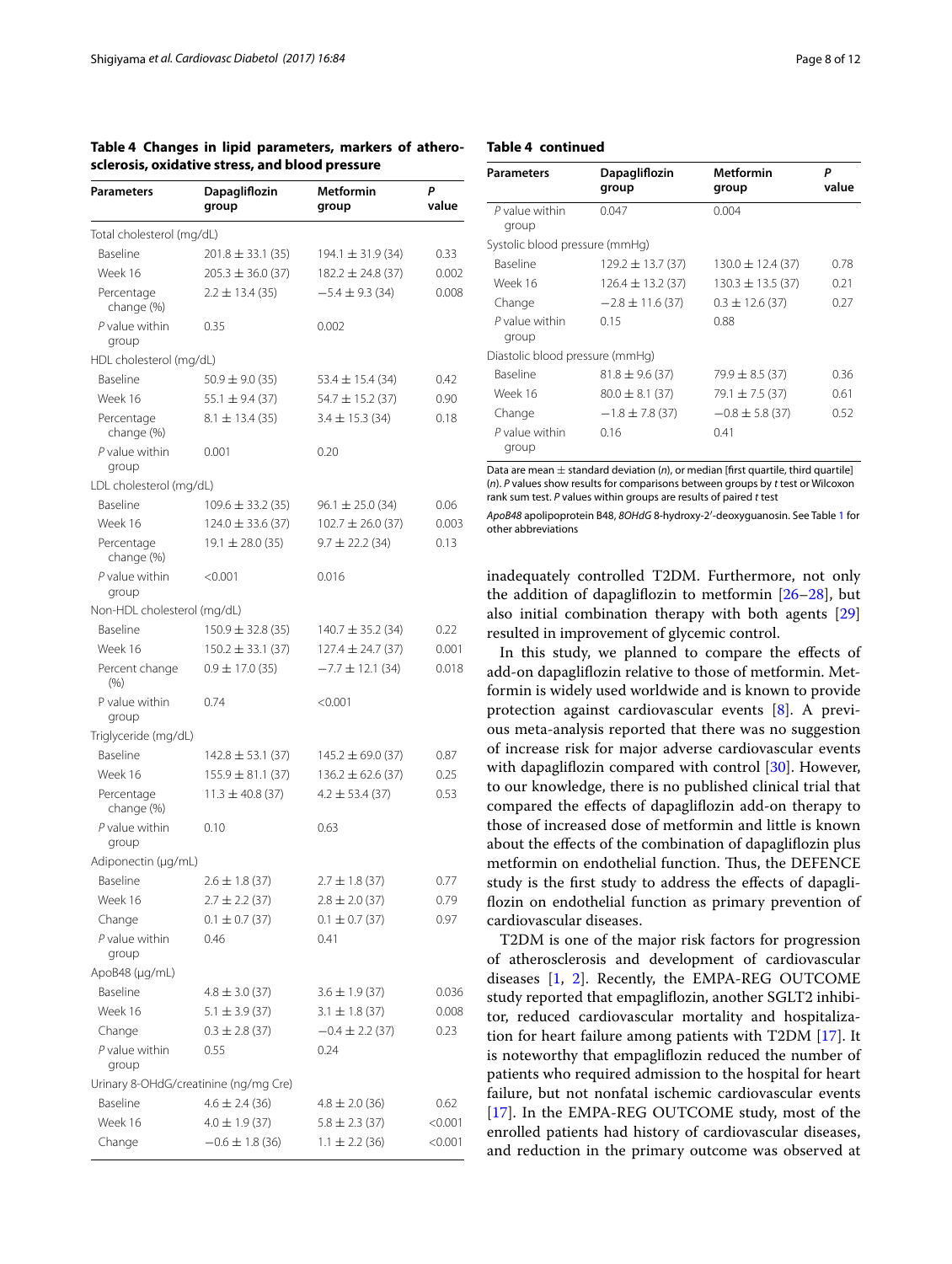| <b>Parameters</b>                     | Dapagliflozin<br>group      | <b>Metformin</b><br>group   | P value |
|---------------------------------------|-----------------------------|-----------------------------|---------|
| White blood cell count (/µL)          |                             |                             |         |
| <b>Baseline</b>                       | $6378.6 + 1553.5$<br>(36)   | $6405.0 \pm 1507.6$<br>(36) | 0.94    |
| Week 16                               | $6532.5 \pm 1646.0$<br>(35) | $6372.6 \pm 1700.5$<br>(34) | 0.69    |
| Change                                | $103.8 \pm 1166.7$ (34)     | $-106.2 \pm 1183.0$<br>(34) | 0.46    |
| P value within<br>group               | 0.61                        | 0.60                        | 0.95    |
| Red blood cell count $(x 10^4/\mu L)$ |                             |                             |         |
| Baseline                              | $468.9 \pm 40.2$ (36)       | $468.3 \pm 41.8$ (36)       | < 0.001 |
| Week 16                               | $493.6 \pm 41.6(35)$        | $456.6 \pm 42.9$ (34)       | < 0.001 |
| Change                                | $26.3 \pm 16.3$ (34)        | $-12.0 \pm 17.5$ (34)       |         |
| P value within<br>group               | < 0.001                     | < 0.001                     |         |
| Hemoglobin (g/dL)                     |                             |                             |         |
| Baseline                              | $14.3 \pm 1.3$ (36)         | $14.4 \pm 1.3$ (36)         | 0.70    |
| Week 16                               | $14.9 \pm 1.4$ (35)         | $14.2 \pm 1.7$ (34)         | 0.05    |
| Change                                | $0.7 \pm 0.5$ (34)          | $-0.2 \pm 0.9$ (34)         | < 0.001 |
| P value within<br>group               | < 0.001                     | 0.21                        |         |
| Hematocrit (%)                        |                             |                             |         |
| Baseline                              | $42.6 \pm 3.6$ (36)         | $42.7 \pm 3.3$ (36)         | 0.94    |
| Week 16                               | $44.7 \pm 3.5$ (35)         | $41.8 \pm 3.6$ (34)         | 0.001   |
| Change                                | $2.2 \pm 1.4(34)$           | $-0.9 \pm 1.8$ (34)         | < 0.001 |
| P value within<br>group               | < 0.001                     | 0.006                       |         |
| Platelet count $(x 10^4/\mu L)$       |                             |                             |         |
| Baseline                              | $24.0 \pm 6.4$ (36)         | $24.0 \pm 5.0$ (36)         | 0.99    |
| Week 16                               | $23.9 \pm 6.3$ (35)         | $24.5 \pm 4.7$ (34)         | 0.64    |
| Change                                | $-0.3 \pm 1.5$ (34)         | $0.5 \pm 2.2$ (34)          | 0.09    |
| P value within<br>group               | 0.20                        | 0.25                        |         |
| Uric acid (mg/dL)                     |                             |                             |         |
| Baseline                              | $5.6 \pm 1.1$ (37)          | $5.8 \pm 1.2$ (37)          | 0.41    |
| Week 16                               | $4.9 \pm 1.1$ (36)          | $5.9 \pm 1.1$ (36)          | < 0.001 |
| Change                                | $-0.6 \pm 0.7$ (36)         | $0.1 \pm 0.6$ (36)          | < 0.001 |
| P value within<br>group               | < 0.001                     | 0.43                        |         |

<span id="page-8-0"></span>

Data are mean ± standard deviation (*n*). *P* values show results of comparisons between groups by *t* test. *P* values within groups are results of paired *t* test

3 months after the start of treatment with empaglifozin. Thus, it was concluded that the effect of empagliflozin on cardiovascular mortality is probably not related to the suppression of progression of atherosclerosis [\[17](#page-11-9)]. Another clinical trial; the DECLARE TIMI-58 study, which was designed to determine the effect of dapagliflozin on cardiovascular outcome, is ongoing but 40% of the enrolled patients had a previous cardiovascular event [[31\]](#page-11-21). Thus, the efficacy of SGLT2 inhibitors as primary

# <span id="page-8-1"></span>**Table 6 Changes in various parameters in patients with HbA1c at baseline of ≥7.0%**

| Parameters                      | Dapagliflozin<br>group                | <b>Metformin</b><br>group | P value |
|---------------------------------|---------------------------------------|---------------------------|---------|
|                                 | Urinary 8-OHdG/creatinine (ng/mg Cre) |                           |         |
| Baseline                        | $4.3 \pm 1.7(13)$                     | $4.4 \pm 2.0$ (17)        | 0.88    |
| Week 16                         | $4.1 \pm 1.1$ (13)                    | $5.7 \pm 2.4(17)$         | 0.021   |
| Change                          | $-0.2 \pm 1.6$ (13)                   | $1.3 \pm 2.3$ (17)        | 0.042   |
| $P$ value within<br>group       | 0.66                                  | 0.031                     |         |
| Red blood cell $(x 10^4/\mu L)$ |                                       |                           |         |
| Baseline                        | $485.6 \pm 32.2(13)$                  | $463.5 \pm 41.4(16)$      | 0.12    |
| Week 16                         | $507.9 \pm 34.8(12)$                  | $453.4 \pm 30.9(15)$      | < 0.001 |
| Change                          | $21.3 \pm 13.2$ (12)                  | $-14.7 \pm 18.1(15)$      | < 0.001 |
| $P$ value within<br>group       | < 0.001                               | 0.007                     |         |
| Hemoglobin (g/dL)               |                                       |                           |         |
| Baseline                        | $14.9 \pm 0.8$ (13)                   | $14.0 \pm 1.3(16)$        | 0.036   |
| Week 16                         | $15.6 \pm 0.7$ (12)                   | $14.0 \pm 1.9(15)$        | 0.008   |
| Change                          | $0.7 \pm 0.4$ (12)                    | $-0.1 \pm 1.3$ (15)       | 0.030   |
| $P$ value within<br>group       | < 0.001                               | 0.67                      |         |
| Hematocrit (%)                  |                                       |                           |         |
| Baseline                        | 44.1 $\pm$ 2.3 (13)                   | $41.7 \pm 3.7$ (16)       | 0.048   |
| Week 16                         | $46.1 \pm 2.0$ (12)                   | $40.7 \pm 3.0$ (15)       | < 0.001 |
| Change                          | $2.0 \pm 1.3$ (12)                    | $-1.4 \pm 1.7(15)$        | < 0.001 |
| $P$ value within<br>group       | < 0.001                               | 0.007                     |         |
| Uric acid (mg/dL)               |                                       |                           |         |
| Baseline                        | $5.9 \pm 0.8$ (13)                    | $5.0 \pm 0.9$ (17)        | 0.012   |
| Week 16                         | $5.2 \pm 0.6$ (12)                    | $5.3 \pm 1.0$ (17)        | 0.74    |
| Change                          | $-0.7 \pm 0.7$ (12)                   | $0.3 \pm 0.5$ (17)        | < 0.001 |
| P value within<br>group         | 0.007                                 | 0.041                     |         |

Data are mean ± standard deviation (*n*). *P* values show results for comparisons between groups by *t* test or Wilcoxon rank sum test. *P* values within groups are results of paired *t* test or Wilcoxon signed rank test

prevention of cardiovascular events and suppression of atherosclerosis remains unknown. In this regard, it is important to screen patients for the progression of atherosclerosis at an early stage in order to prevent cardiovascular events. Therefore, we set the inclusion criteria to include HbA1c  $\geq$ 6.0 and <8.0% treated with only metformin 750 mg/day or one type of oral glucose-lowering agent in addition to 750 mg/day of metformin, and excluded patients with history of cardiovascular diseases. There is general agreement that vascular endothelial dysfunction is the initial stage of atherosclerosis, and considered the earliest predictor of future cardiovascular events in patients with T2DM [\[5\]](#page-10-4). Furthermore, FMD is recognized as a well-established surrogate marker of early endothelial dysfunction [[32](#page-11-22)].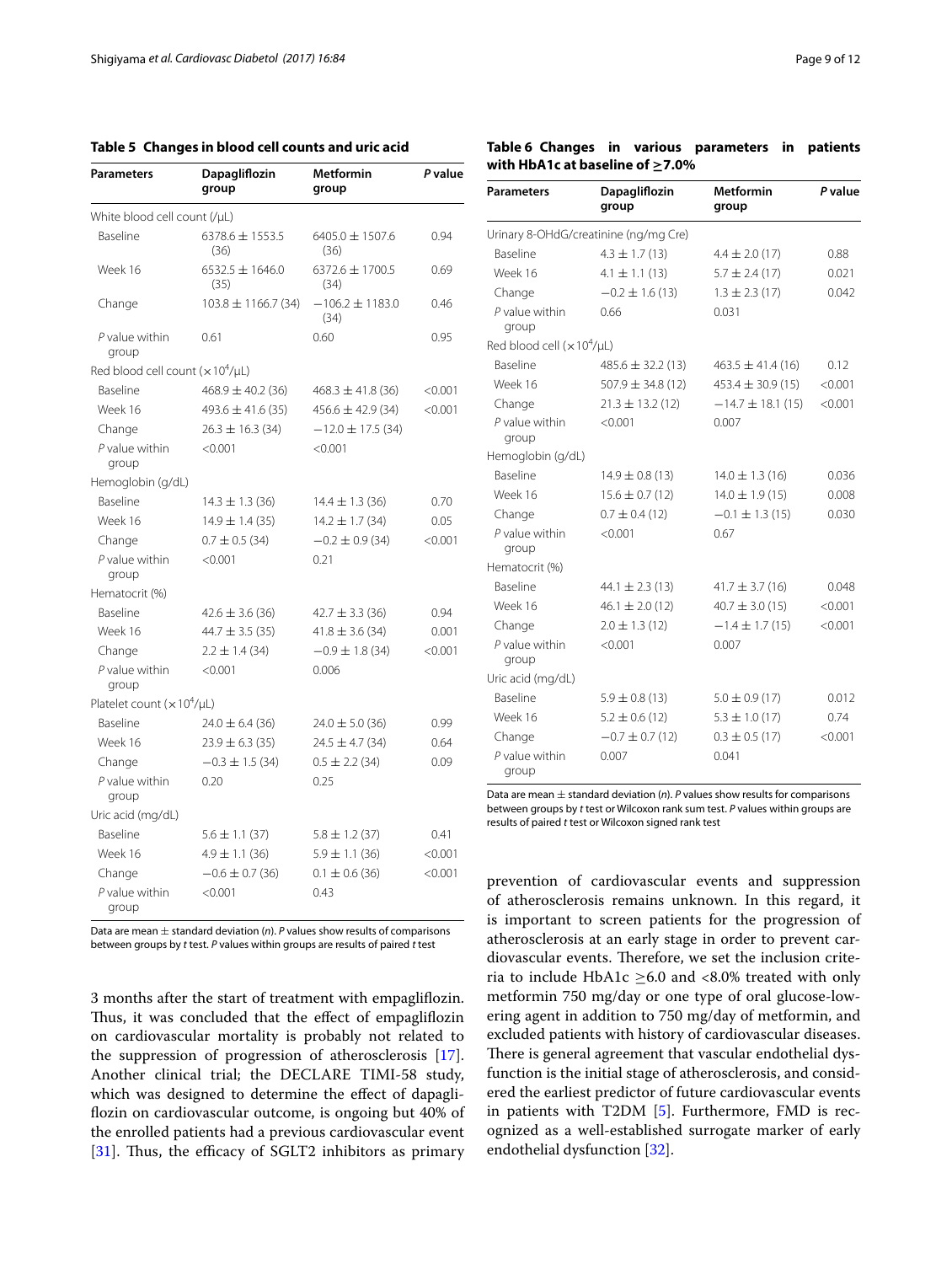# <span id="page-9-0"></span>**Table 7 Adverse events**

|                                      | Dapagliflozin<br>group ( $n = 40$ ) | <b>Metformin</b><br>group $(n = 40)$ | P value |
|--------------------------------------|-------------------------------------|--------------------------------------|---------|
| Any adverse events                   | 6(15.0)                             | 9(22.5)                              | 0.57    |
| Hypoglycemia                         | 1(2.5)                              | 0(0.0)                               | 1.00    |
| Allergic rhinitis                    | 0(0.0)                              | 1(2.5)                               | 1.00    |
| Dry mouth                            | 1(2.5)                              | 0(0.0)                               | 1.00    |
| Esophageal varices<br>hemorrhage     | $1(2.5)^a$                          | 0(0.0)                               | 1.00    |
| Frequent urination                   | 1(2.5)                              | 0(0.0)                               | 1.00    |
| Upper respiratory<br>tract infection | 0(0.0)                              | 1(2.5)                               | 1.00    |
| Interstitial lung<br>disease         | $1(2.5)^a$                          | 0(0.0)                               | 1.00    |
| Gastroesophageal<br>reflux disease   | 1(2.5)                              | 0(0.0)                               | 1.00    |
| Wound                                | 1(2.5)                              | 0(0.0)                               | 1.00    |
| Pharyngitis                          | 0(0.0)                              | 1(2.5)                               | 1.00    |
| Dyslipidemia                         | 1(2.5)                              | 0(0.0)                               | 1.00    |
| Decrease in appe-<br>tite            | 0(0.0)                              | 1(2.5)                               | 1.00    |
| Alopecia areata                      | 0(0.0)                              | 1(2.5)                               | 1.00    |
| Palpitation                          | 0(0.0)                              | 1(2.5)                               | 1.00    |
| Cervical dysplasia                   | 0(0.0)                              | $1(2.5)^a$                           | 1.00    |
| Lung cancer,<br>stage 0              | 0(0.0)                              | $1(2.5)^a$                           | 1.00    |
| Contusion                            | 0(0.0)                              | 1(2.5)                               | 1.00    |
| Diarrhea                             | 0(0.0)                              | 1(2.5)                               | 1.00    |

Data are from treated set population

*P* values are results by Fisher exact test between groups

<sup>a</sup> Serious adverse event

In the present study, there was no signifcant diference in ΔFMD between the two groups in FAS population. However, dapaglifozin add-on therapy signifcantly improved  $\triangle FMD$  in patients with HbA1c  $\geq$ 7.0% compared to metformin-increased therapy. In the dapaglifozin group, ΔFMD increased by  $1.05 \pm 2.59\%$  after 16 weeks of treatment. In this regard, it is reported that an increase of 1% in FMD is associated with 12% reduction in adjusted relative risk of future cardiovascular events  $[33]$  $[33]$ . These results indicate that dapaglifozin add-on therapy provides better protection of endothelial function and prevention of future cardiovascular events in early-stage T2DM patients with inadequate glycemic control, compared to metformin-increased therapy. Because there was no signifcant diference in glycemic control between the two groups, it seems that the additional beneft of dapaglifozin is mediated through mechanisms other than its glucose lowering efect. To elucidate such mechanisms, we evaluated certain putative biomarkers that are considered to be associated with the progression of atherosclerosis. Interestingly, urine 8-OHdG, a marker of oxidative stress, was signifcantly reduced only in the dapagliflozin group. This result suggests that dapagliflozin reduces oxidative stress and this might contribute to the observed improvement in endothelial function. In fact, previous studies reported that elevated 8-OHdG was associated with progression of atherosclerosis [\[34\]](#page-11-24) and diabetic vasculopathies [\[35](#page-11-25)]. In addition, experimental studies in rodents showed that SGLT2 inhibitors reduced urine 8-OHdG [\[36](#page-11-26)] and improved endothelial function  $[37]$ . These data support our hypothesis that dapaglifozin may improve endothelial function in T2DM by reducing oxidative stress. Interestingly, plasma uric acid was signifcantly reduced in the dapaglifozin group. Hyperuricemia can cause hypertension and vascular damage [[38](#page-11-28)], and relates to cardiovascular diseases  $[39]$  $[39]$  $[39]$ . Thus, the observed decrease in serum uric acid could also play a role in the improvement of FMD in the dapaglifozin group. In addition, increases in red blood cell count, hemoglobin, and hematocrit were observed in the present study. SGLT2 inhibitors cause osmotic diuresis, and this contributes to changes in blood volume and blood cell kinetics [\[31\]](#page-11-21). Recently, increased hematocrit during SGLT2 inhibitors attracted attention as stimulus factor of erythropoiesis and oxygen transport to tissue as a protective role in cardiovascular diseases [\[40\]](#page-11-30). In this study, hematocrit was signifcantly increased in dapaglifozin group within not only FAS population analysis but also subgroup analysis of HbA1c <7.0 or  $\geq$ 7.0%. Interestingly, a covariance analysis for ΔFMD by taking the change of hematocrit into account did not show any signifcant diference in subgroup of HbA1c <7.0 and  $\geq$ 7.0% (P = 0.51 and 0.12, respectively). These data suggest that increased hematocrit might play a role on the increased FMD at least in part in dapaglifozin group. However, the Hisayama study showed both elevated and decreased hematocrit were associated with increased cardiovascular diseases  $[41]$  $[41]$ . Thus, it is still not clear whether the efect of dapaglifozin on hematocrit contributed to the improvement of FMD. Other markers of atherosclerosis, such as LDL cholesterol, adiponectin, and apolipoprotein B48 were comparable between the two groups.

# **Limitations**

Although these results clearly demonstrate the efectiveness of dapaglifozin add-on therapy, our study has several limitations. First, as this was an open-label design study, unexpected bias might occur because physicians knew their choice of treatment and subjects also knew the type of medications used. Second, the number of patients was relatively small and the duration of study was relatively short, so longer trials with larger sample size, preferably in subjects of different ethnicities, are needed. Third, subjects enrolled in this study had moderate hyperglycemia, so the efects of treatment in subjects with HbA1c of more than 8% remain unknown. Finally, we chose dapaglifozin 5 mg but not 10 mg. The results of phase III trial of dapagliflozin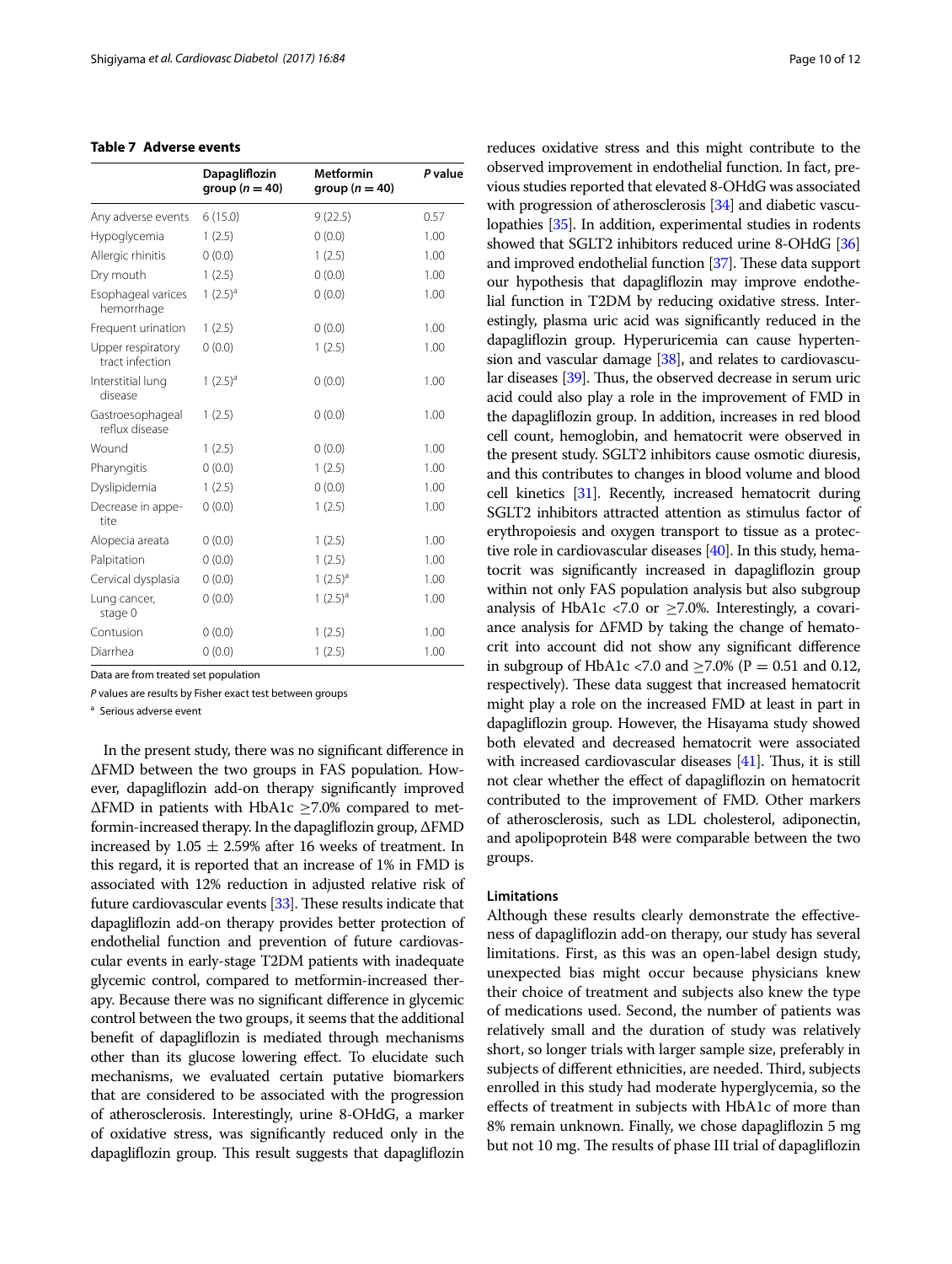in Japanese patients with T2DM reported that both doses of dapaglifozin produced signifcant reduction in HbA1c from baseline. The adjusted mean change in HbA1c from baseline to 24 week was almost the same level (5 mg, −0.41% and 10 mg, −0.45%) [\[42\]](#page-11-32). In addition, another trial reported that dapaglifozin, initiated at 5 mg once daily and titrated, as needed, to 10 mg once daily, was well tolerated over 52 weeks in Japanese patients with T2DM  $[43]$ . The dose of dapaglifozin was 5 mg for initial treatment and it was up-titrated to 10 mg for the subjects whose HbA1c  $>7.5\%$  after 12 weeks [[43](#page-11-33)]. In the present study, according to inclusion criteria, basal HbA1c level was ≥6.0 and <8.0%, thus, the 5 mg of dapaglifozin was considered to be enough and well tolerated. Furthermore, 5 mg dapaglifozin costs a half price compared to 10 mg dapaglifozin. Thus, in general, the standard dose of dapagliflozin is considered 5 mg once daily in Japanese patients with T2DM.

## **Conclusions**

The DEFENCE study is the first to evaluate the effects of dapaglifozin on vascular endothelial function in T2DM. Dapaglifozin add-on therapy on metformin improved endothelial function assessed by FMD in patients with inadequate glycemic control. So far, there is no solid evidence that SGLT2 inhibitors play a protective role on endothelial function or can suppress the progression of atherosclerosis. The results of this study suggest that the combination therapy of dapaglifozin and metformin is a potential therapeutic option for the primary prevention of cardiovascular disease in patients with early-stage T2DM and moderate hyperglycemia.

# **Additional fle**

<span id="page-10-6"></span>**[Additional fle 1.](http://dx.doi.org/10.1186/s12933-017-0564-0) Table S1.** Changes in body weight and BMI.

#### **Abbreviations**

8-OHdG: 8-hydroxy-2′-deoxyguanosin; DPP-4: dipeptidyl peptidase 4; FMD: fow-mediated dilation; SGLT2: sodium glucose cotransporter 2; T2DM: type 2 diabetes mellitus.

#### **Authors' contributions**

FS, NK, and TH designed the study, reviewed the manuscript and contributed to the discussion. HU, MM and KI are responsible for patient enrollment and manuscript development. EK selected the statistical analysis methods. FS and NK wrote and edited the manuscript. The authors are fully responsible for all the content and editorial decisions, were involved in all the stages of the study and manuscript development. NK is the guarantor of this work and, as such, has full access to all study data and takes responsibility for the integrity of the data and accuracy of data analysis. All authors read and approved the fnal manuscript.

#### **Author details**

<sup>1</sup> Division of Diabetes, Metabolism, and Endocrinology, Department of Medicine, Toho University Graduate School of Medicine, 6-11-1 Omori-Nishi, Ota-ku, Tokyo 143-8541, Japan. <sup>2</sup> Department of Nephrology, Tokyo Kyosai Hospital, Tokyo, Japan. 3 Life Science and Bioethics Research Center, Tokyo Medical and Dental University, Tokyo, Japan.

#### **Acknowledgements**

We thank Kenichi Tashiro (Haneda Bus-Road Clinic), Makiko Sasamoto (Sasamoto Medical Clinic), Takamasa Ichijyo (Saiseikai Yokohama Tobu Hospital), Mariko Higa (Saiseikai Yokohama Tobu Hospital), Yukie Fuse, Fukumi Yoshikawa, Hiroshi Yoshino, Masayo Ando, Shuki Usui, Momoko Kanaguchi, Ryo Iga, Mai Hijikata, Ken Kanazawa, Chie Fujita, Natsumi Mashima, Hirokazu Yamada, and Hiroki Takayama for the excellent technical assistance.

#### **Competing interests**

N. Kumashiro received lecture fees from Novo Nordisk Inc. T Hirose received research funds from AstraZeneca, Boehringer Ingelheim Pharmaceuticals, Inc., Astellas Pharma Inc., Ono Pharmaceutical Co., Ltd., Novo Nordisk Inc, Sanof-Aventis Deutschland GmbH, Daiichi-Sankyo Co., Ltd., Eli Lilly Japan K.K., Takeda Pharmaceutical Company Limited, Mitsubishi Tanabe Pharma Corporation, Dainippon Sumitomo Pharma Co., Ltd., Kissei Pharmaceutical Co., Ltd., and Johnson & Johnson, and received lecture fees from Sanof-Aventis Deutschland GmbH, Eli Lilly Japan K.K., Novo Nordisk Inc, Takeda Pharmaceutical Company Limited, Daiichi-Sankyo Co., Ltd., Mitsubishi Tanabe Pharma Corporation, Merck & Co., Inc, Dainippon Sumitomo Pharma Co., Ltd., Novartis Pharma K.K., Kissei Pharmaceutical Co., Ltd., Boehringer Ingelheim Pharmaceuticals, Inc., Ono Pharmaceutical Co., Ltd., and AstraZeneca. The funding agencies had no role in the study design, data collection and analysis, decision to publish, or preparation of the manuscript.

#### **Availability of data and materials**

The data analyzed during this study are available from the corresponding author of this article upon reasonable request.

#### **Ethics approval and consent to participate**

The study was approved by the Medical Ethics Committee of Toho University (approval #27249) and was conducted according to the Declaration of Helsinki and current legal regulations in Japan. All patients provided written informed consent before participation.

#### **Funding**

This study is supported by Astrazeneca Japan K.K. and ONO PHARMACEUTI-CAL CO., LTD; the manufacturer of dapaglifozin. None of the two pharmaceutical companies dictate or modify the results of the study.

#### **Publisher's Note**

Springer Nature remains neutral with regard to jurisdictional claims in published maps and institutional afliations.

Received: 6 May 2017 Accepted: 20 June 2017 Published online: 06 July 2017

#### **References**

- <span id="page-10-0"></span>Kim JA, Montagnani M, Koh KK, Quon MJ. Reciprocal relationships between insulin resistance and endothelial dysfunction: molecular and pathophysiological mechanisms. Circulation. 2006;113(15):1888–904.
- <span id="page-10-1"></span>2. Fox CS, Coady S, Sorlie PD, Levy D, Meigs JB, D'Agostino RB Sr, Wilson PW, Savage PJ. Trends in cardiovascular complications of diabetes. JAMA. 2004;292(20):2495–9.
- <span id="page-10-2"></span>3. Hafner SM, Lehto S, Ronnemaa T, Pyorala K, Laakso M. Mortality from coronary heart disease in subjects with type 2 diabetes and in nondiabetic subjects with and without prior myocardial infarction. N Engl J Med. 1998;339(4):229–34.
- <span id="page-10-3"></span>4. Barr EL, Zimmet PZ, Welborn TA, Jolley D, Magliano DJ, Dunstan DW, Cameron AJ, Dwyer T, Taylor HR, Tonkin AM, et al. Risk of cardiovascular and all-cause mortality in individuals with diabetes mellitus, impaired fasting glucose, and impaired glucose tolerance: the Australian Diabetes, Obesity, and Lifestyle Study (AusDiab). Circulation. 2007;116(2):151–7.
- <span id="page-10-4"></span>5. Node K, Inoue T. Postprandial hyperglycemia as an etiological factor in vascular failure. Cardiovasc Diabetol. 2009;8:23.
- <span id="page-10-5"></span>6. Holman RR, Paul SK, Bethel MA, Matthews DR, Neil HA. 10-year followup of intensive glucose control in type 2 diabetes. N Engl J Med. 2008;359(15):1577–89.